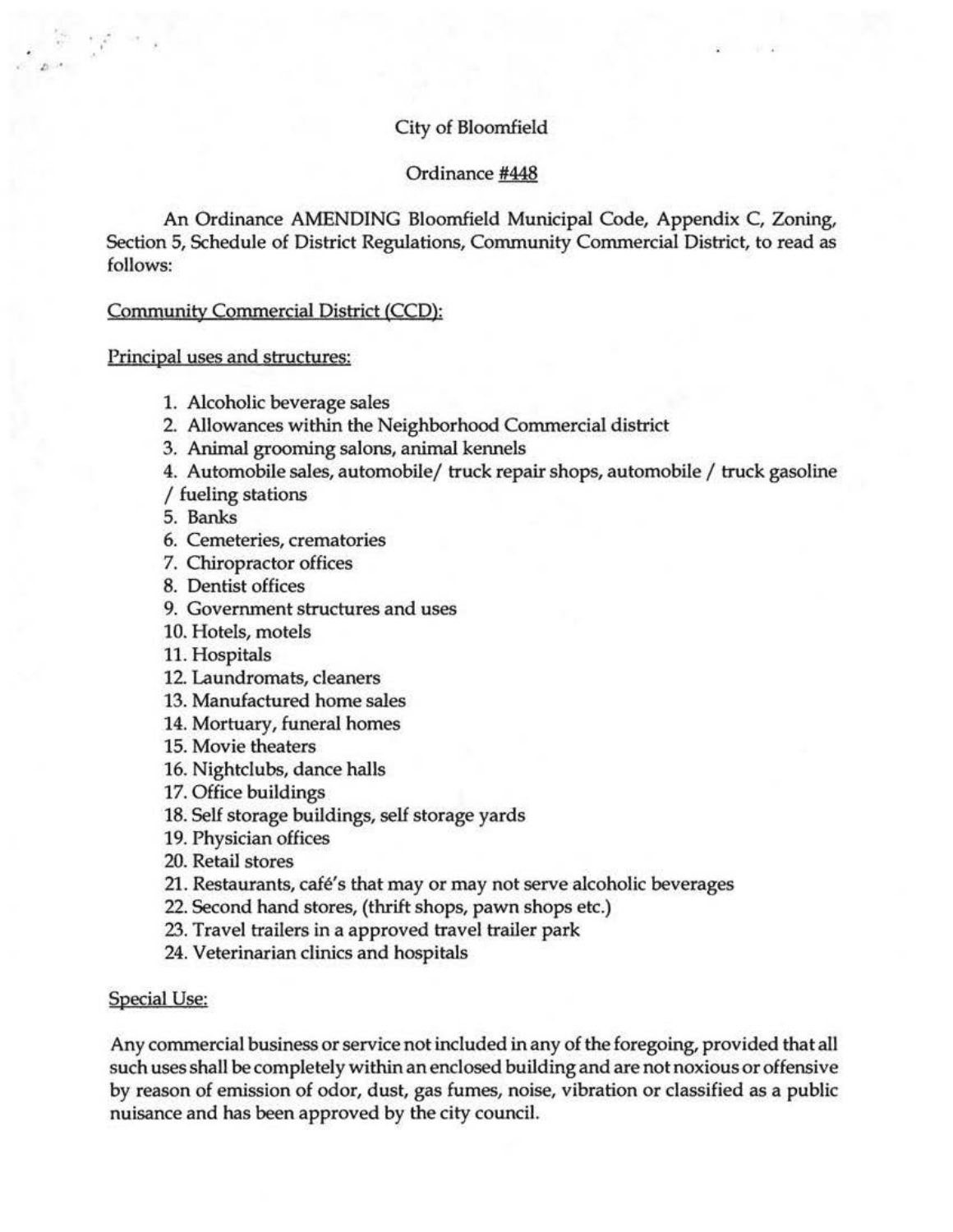### Prohibited uses and structures:

1. Residential uses, except, one mobile home unit for a watchman or grounds caretaker on the same lot or tract of land, provided that such mobile home is not used as a commercial or office unit, and, provided that no other residential unit is located on the same lot or tract.

2. Mobile home parks.

3. Industrial uses

# Parking regulations:

. . ;

As specified in Section 6, item 12 of the Zoning District Regulations and or all parking areas shall be asphalt, concrete or covered with crushed stone or similar material

# Area setback regulations and yard requirements:

1. No setbacks are required.

2. Where a tract of land in this district, abuts a parcel of land in any residential zoning district, a privacy fence or wall a minimum of eight (8) feet in height shall be installed.

### Height and area regulations:

l. Maximum height 35 feet.

2. Lot coverage by structure, driveways and parking spaces shall be no greater than 90 percent of total lot area.

### Non-conformities:

Any non-conforming uses in existence at the time of the adoption of this ordinance, shall be considered a valid non-conforming use until such time of, change of ownership and or 51 percent or more of the estimated appraised value of the property in replacement of damage, upgrades and or improvements to structure and or property. At that time all structures and or property shall come into compliance with these regulations.

All Ordinances or Resolutions, or parts thereof, inconsistent therewith are hereby repealed to the extent only of such inconsistency. This Amendment shall not be construed to revive any ordinance or resolution, or part thereof, heretofore amended.